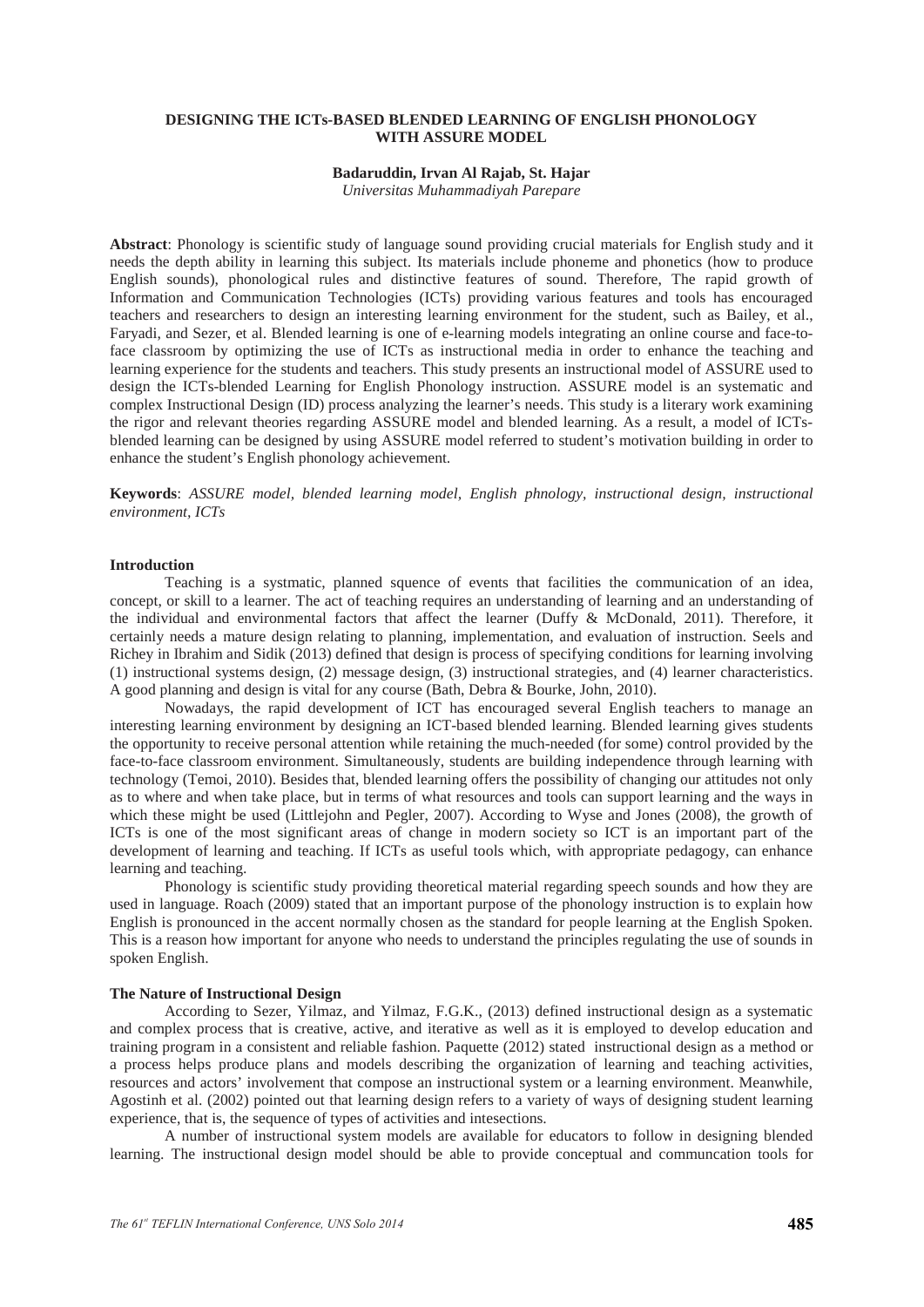visualizing directly and managing process for creating high quality in distance learning (Gustafson, Robert, Maribe, & Branch, 2002).

## **Blended Learning Model For Phonology Instruction**

To acquire the native language, a child must do two things: learn the words of the language and extract the relevant phonological characteristics of those words (Storkel & Morrisette, 2002). Phonology is one of the core fields that compose the discipline of linguistics, which is defined as the scientific study of language structure (Odden, 2005). This material is concerned with the regularities that govern the phonetic realizations of sounds in words of a language (Daniel, 2011). Thus, to learn this materials, the student requires an interesting learning environment in order to attain the learning competency of phonology. Bailey, at al (2013) expressed that blended learning promotes competency-based learning, giving students the flexibility to earn credit when they can demonstrate they have mastered the material.

Griffith University has adopted the term "blended learing as the principal means of addresing the use of Information and Communication Technoogies (ICTs) to enhance its learning and teaching activites (Krause, 2009; Bourke and Bath, 2010). A study result found out by Precel, Alkalai, and Alberton (2009) indicates the potential of the current model to bridge the gaps between students and instructors and students and their peers, which are typical of online learning, and to create meaningful learning by employing online pedagogical consideration in the course design. Blended learning model is an e-learning model that integrating traditional learning model with online learning model by utilizing technology.

## **Blended Learning Approach**

Driscoll in Jordan (2008) identified four possible approaches to blended learning model, namely:

- a). Self-regulated approach meaning that learners interact autonomously with a range of technologies to achieve a particular learning outcome.
- b). Pedagogical approach defining the teacher selects suitable pedagogical approaches, which may or may not involve instructional technology, in order to achieve a particular learning outcome.
- c). Mixed approach integrating face-to-face delivery with any of instructional technology in a flexible way.

## **Assure Model For ICT-Based Blended Learning Design**

According to Smaldino, et al.( 2007), the ASSURE model is an instructional guide for planning and conducting lessons that aim to integrate media and technology while focusing on the learner's needs. This model focuses on the emphasizing of teaching students with different learning style and constructive learning where students are required to interact with their environment and not passively receive information. ASSURE model is an instructional systems design that analyzes the learners before designing in order to provide effective instruction (Faryadi, 2012). Related to the blended learning model combining an online learning to a traditional classroom (face-to-face meeting), ASSURE model can provides an instructional design that can create an interesting learning environment for the students. The following is Instructional design of Blended Learning with Assure Model.



Fig. 1. An ICT-Based Blended Learning with Assure Instructional Model

ASSURE is an acronym for the description of six classroom procedures in designing or planning a blended learning surrounding the actual classroom use of media and technology. It is based on six classroom procedures: *Analyze learners*, *State objective*, *Select methods*, *media and materials*, *Utilize media and materials*, *Require learner participation*, and *Evaluate and revise*.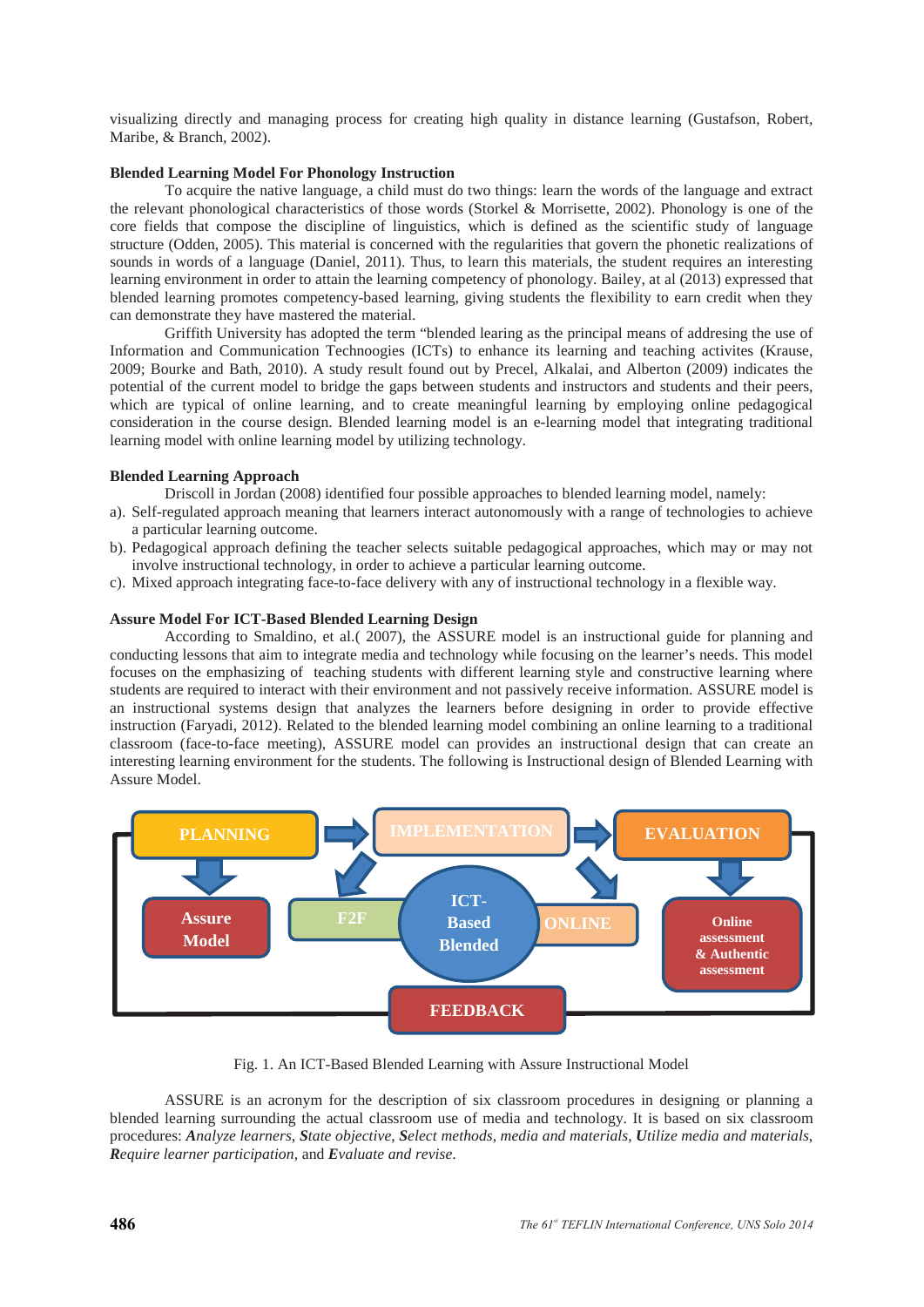| <b>Procedure</b>            | <b>ICTs-Blended Learning Model for Phonology Instruction</b>                          |                                            |
|-----------------------------|---------------------------------------------------------------------------------------|--------------------------------------------|
|                             | <b>Face-to-Face</b>                                                                   | Online                                     |
| <b>STEP1</b>                | Analyze the learner's needs based on:                                                 |                                            |
| Analyze learners            | General characteristics: grade, age, ethnic, group, sex, manual, emotional, physical, |                                            |
|                             | or social problems, socioeconomic level, etc.                                         |                                            |
|                             | Specific competencies: prior knowledge, skills, and attitudes                         |                                            |
|                             | Learning styles: verbal, logical, visual, etc.                                        |                                            |
| <b>STEP 2</b>               | Statements of what will be achieved based on the learner's need or characteristics as |                                            |
| <b>State</b>                | a result of the designed instruction. The learning outcome includes:                  |                                            |
| objectives/learning         | Cognitive: understanding the phonological materials                                   |                                            |
| outcomes                    | Affective: demonstrate awareness and build motivation for independent learning of     |                                            |
|                             | the phonological materials                                                            |                                            |
|                             | Psychomotor: the ability in analyzing the phonological rules.                         |                                            |
| Step 3                      | Determining educational technology or                                                 | Edmodo, Moodle, Blog, Wiki, Weebly,        |
| <b>Select Instructional</b> | media, method, and material based on                                                  | Facebook, youtube, etc                     |
| methods, media and          | the achieved objectives for traditional                                               |                                            |
| materials                   | meeting,<br>such<br>point<br>as:<br>power                                             |                                            |
|                             | video-camera-recorder,<br>presentation,                                               |                                            |
|                             | computer, tanida-builder,                                                             |                                            |
|                             | software, articulate pro, MP3, mini                                                   |                                            |
|                             | lyrics, etc.                                                                          |                                            |
| Step 4                      | Presenting the relevant material by using                                             | Presenting material by using Online        |
| Utilize media and           | educational technology, such as: Power                                                | software, such as: adobe e-learning, blog, |
| materials                   | point, computer, video and audio (offline                                             | edmodo, moodle, facebook and etc.          |
|                             | software), etc.                                                                       |                                            |
| Step 5                      | Divide the students into groups.                                                      |                                            |
| Require learner             |                                                                                       |                                            |
| participation               |                                                                                       |                                            |
| <b>STEP 6</b>               | Authentic assessment                                                                  | Proproof, tanida, edmodo, and etc.         |
| Evaluate and revise         |                                                                                       |                                            |

Table.1. An ICT-Based Blended Learning with Assure Model

#### **Conclusion**

In conclusion, the rapid development of ICT with various features and tools has encouraged researcher to design a blended learning model with ASSURE instructional model for phonology instruction. This Instruction design model emphazises to analyze student's need and optimalize the use of ICT as instructional media in order to create an interesting learning environment and effective teaching for the student. This instructional is called ICT-based blended learning with Assure Model. In designing the ICT-blended learning with Assure model, it needs a mature design relating to the process of planning, implementation and evaluation of instruction. There are a lot of internet programs providing phonological materials and enabling to carry out the ICT- based blended learning of phonology instruction, such as: edmodo, online phonetic transcription, phonetizer, phonetic youtube, and so on. The result of this literary work showed an instructional design model of the ICT- blended learning applied to phonology instruction. Thus, the researchers recommend that this model can be implemented to instructional subjects.

# **References**

Agostinho, Oliver, Harper, Hedberg and Wills. (2002). A Tool to Evaluate the Potential for an ICT-Based Learning Design to Foster High-Quality Learning. *Procedings of the 19th Annual Conference of the Australasian Society for Computers in Learning in Tertiary Education*, 8-11.

Bailey, J., et al. (2013). *Blended Learning Implementation Guide.* Digital Laerning Now! Smart Series.

- Bath, Debra and Bourke, John. (2010). *Getting Started with Blended Learning.* Grifith University. Retrieved from http://www.grafith.edu.au/gihe.
- Duffy, Judy Lever and McDonald, Jean B. (2011). *Teaching and Learning with Technology.* Boston: Pearson Education, Inc.
- Faryadi, Qais. (2012). The Architecture of Interactive Multimedia Courseware: A Conceptual and Empirical-Based Design Process: Phase One. *International Journal of Humanities and Social Science*, Vol.3 No.3 199 -206. http://www.ijhssnet.com